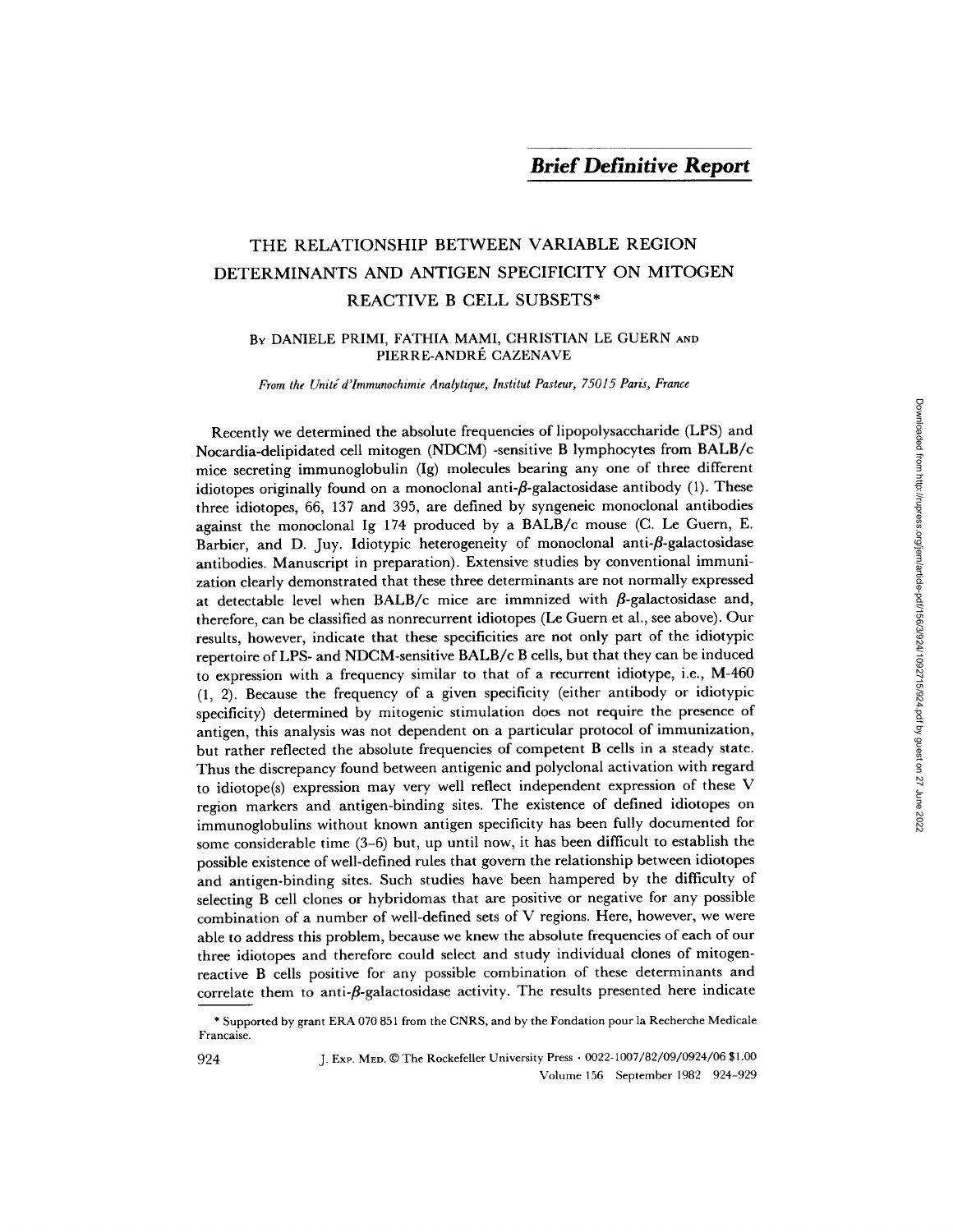that independence exists between the expression of each of the three V region determinants studied and the antigen-binding site in the pool of LPS- and NDCMsensitive B cells. The exceptions to this are those clones simultaneously positive for the three idiotopes, which all displayed antigen-binding activity.

# Materials and Methods

Animals. BALB/c mice were obtained from the Institut Pasteur (Unité de Génétique des Mammiferes).

*Mitogens and Antigen.* LPS from *S. typhimurium* was obtained from Difco Laboratories (Detroit, MI). NDCM was a kind gift from Dr. J.-F. Petit and Dr. R. Ciorbaru.  $\beta$ -galactosidase from *Escherichia coli* was obtained from Sigma Chemical Co. (St. Louis, MO).

*Culture Conditions.* Spleen cell suspensions were cultured in RPMI 1640 supplemented with glutamine, antibiotics, 10% fetal calf serum (FCS), and  $2 \times 10^{-5}$  M 2-mercaptoethanol in the presence of rat- or BALB/c-irradiated thymus filler cells at a concentration of  $3 \times 10^6$ /ml. Cultures were continued to days 10-14, and the supernatants were assayed for the presence of idiotopes and  $\beta$ -galactosidase activity.

Antibody Preparation. The anti-*ß*-galactosidase 174 monoclonal antibody was obtained by the fusion of BALB/c anti- $\beta$ -galactosidase spleen cells and Sp2/0. 137-, 66-, and 395-anti-174 monoclonal antibodies were obtained as described (Le Guern et al., manuscript in preparation). Briefly, BALB/c mice were immunized with  $100~\mu$ g of 174-protein copolymerized with keyole limpet hemocyanin (KLH) in complete Freund's adjuvant. This was followed 15 d later by a second injection of the same dose of antigen in complete Freund's adjuvant and by one injection of copolymer in saline. Spleen cells from these animals were then fused with Sp2/0, and anti-174 hybrids were screened and cloned. The products of three of these clones (137, 66, and 395) were purified by absorption on a Sepharose cyanogen bromide (CNBr) 174 column followed by elution with a glycine-HCL buffer (0.2 M, pH 2.2).

*Idiotope Determination.* Sheep erythrocytes (SRBC) were coupled by the CrC13 method with  $\beta$ -galactosidase or 137-, 66-, and 395-purified antibodies and mixed in V-shaped microtiter plates with culture supernatant at a final concentration of 0, 5%. After 2 h iricubation at room temperature, the number of positive (agglutinated) wells was recorded. The hemagglutination (HA) assay for idiotopes and antigen specificity detection was the method of choice, as we previously demonstrated (1) that this assay can detect at least 0.1 ng of ligand. The specificity of the assay has been previously described (1).

#### Results and Discussion

For the present study it was essential to examine a large number of cultures, each containing less than one competent B cell clone positive for each of the three idiotopes (Id-137, Id-66, and Id-395) present on the 174 molecule or with anti- $\beta$ -galctosidase activity. Accordingly, we took advantage of our previous studies (1) in which we determined the absolute frequencies of anti- $\beta$ -galactosidase, Id 137, Id 66, and Id 395 positive clones of BALB/c B lymphocytes activated either by LPS or NDCM. These frequencies are, respectively,  $1/5$ ,  $8 \times 10^4$ ,  $1/6$ ,  $2 \times 10^4$ ,  $>1/6 \times 10^5$ , and  $>1/5 \times 10^5$ for LPS and  $1/6 \times 10^4$ ,  $1/4$ ,  $8 \times 10^4$ ,  $1/6$ ,  $2 \times 10^4$ , and  $>1/5 \times 10^5$  for NDCMsensitive cells. On the basis of these results, and to have less than one Id-positive clone per well, we decided to set up two groups of 864 cultures each containing  $2 \times 10^4$  B lymphocytes. One group received 50  $\mu$ g/ml of LPS and the other 50  $\mu$ g/ml of NDCM. After 12 d, the supernatant of each culture was individually tested for HA activity with SRBC coupled with 66, 137, 394 antibody or  $\beta$ -galactosidase. The results of these studies are shown in Table I.

It is immediately evident that in both groups a large number of cultures produced anti- $\beta$ -galactosidase antibodies which did not bear any of the three idiotopes under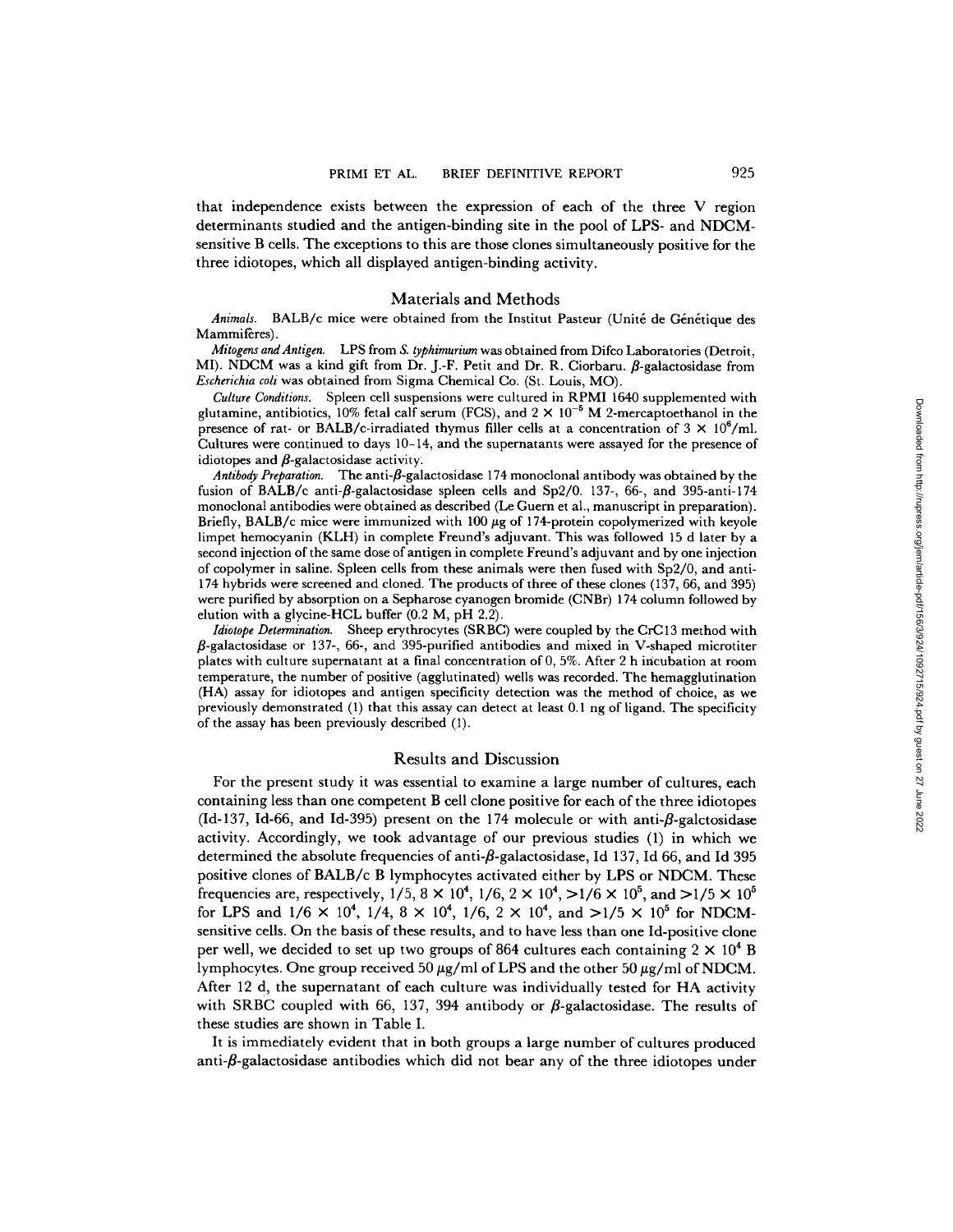# 926 PRIMI ET AL. BRIEF DEFINITIVE REPORT

| Agglutinated erythrocytes    |          |          |         | Numbers of positive cultures<br>activated with |             |
|------------------------------|----------|----------|---------|------------------------------------------------|-------------|
| $\beta$ -gal*<br><b>SRBC</b> | 137-SRBC | 395-SRBC | 66-SRBC | <b>LPS</b>                                     | <b>NDCM</b> |
|                              |          |          |         | 23                                             | 26          |
|                              |          |          |         | 40                                             | 10          |
|                              |          |          |         |                                                | 3           |
|                              |          |          |         | 3                                              |             |
|                              |          |          |         | 3                                              |             |
|                              |          |          |         |                                                |             |
|                              |          |          |         |                                                | 3           |
|                              |          |          |         | 119                                            | 139         |
|                              |          |          |         | 547                                            | 544         |
|                              |          |          |         | 97                                             | 80          |
|                              |          |          |         | 9                                              | 12          |
|                              |          |          |         | 10                                             | 21          |
|                              |          |          |         | 3                                              |             |
|                              |          |          |         | 2                                              |             |
|                              |          |          |         | 3                                              |             |
|                              |          |          |         |                                                |             |

TABLE **<sup>I</sup>** *HA Activity of Supernatants of LPS- and NDCM-activated Cultures* 

Cultures (864/group) contained  $2 \times 10^4$  anti-Thy-1.2 and complement-treated BALB/c splenocytes and 50 µg/ml of LPS or NDCM. Supernatants were tested for HA activity on day 12.  $*$   $\beta$ -galactosidase.

study. These results are therefore in agreement with the observation that these determinants are not detected during the anti- $\beta$ -galactosidase antibody response of BALB/c mice. Among those clones positive only for one idiotype determinant and without antigen activity, we found that both with LPS and NDCM the 137 idiotypepositive cultures were by far the most represented. This observation, compatible with our previous frequency determinations, may very well indicate that, although this specificity is not detected in BALB/c anti- $\beta$ -galactosidase antibodies response, it may also be expressed in a recurrent fashion on BALB/c antibodies specific for an unknown antigen. Thus it should be stressed that the classical definition of private idiotypes only concerns the subset of antigen specific B cells and can by no means be extrapolated to the whole B cell repertoire of a given animal. Fig. 1 summarizes the percentage of anti- $\beta$ -galactosidase clones among those cultures positive for one, two, or all three idiotypic determinants. In both groups it is evident that only a minority of those clones positive for just one idiotype had activity against the antigen. These data indicate the existence of independence of idiotope expression and antibody specificity for  $\beta$ -galactosidase in our system and should therefore caution us against considering idiotopes as clonal markers. These findings may very well be related to the assay used in this study. It should be borne in mind that idiotopes are usually studied by site specific assay and therefore these studies can only be of value for a limited number of clones. Our studies are based on both nonspecific activation and a nonspecific antigen-binding assay and are therefore more valuable with regard to the total repertoire of a determinate animal. Thus, the association of a determinate idiotope with a defined binding site may only be fortuitous; indeed, these determinants may normally be associated preferentially with unknown antibody specificities.

Similar results were obained with culture supernatants positive for any combination of two idiotopes. The existence of clones positive for two idiotopes only, however, should be treated cautiously, as we cannot exclude the possibility that these wells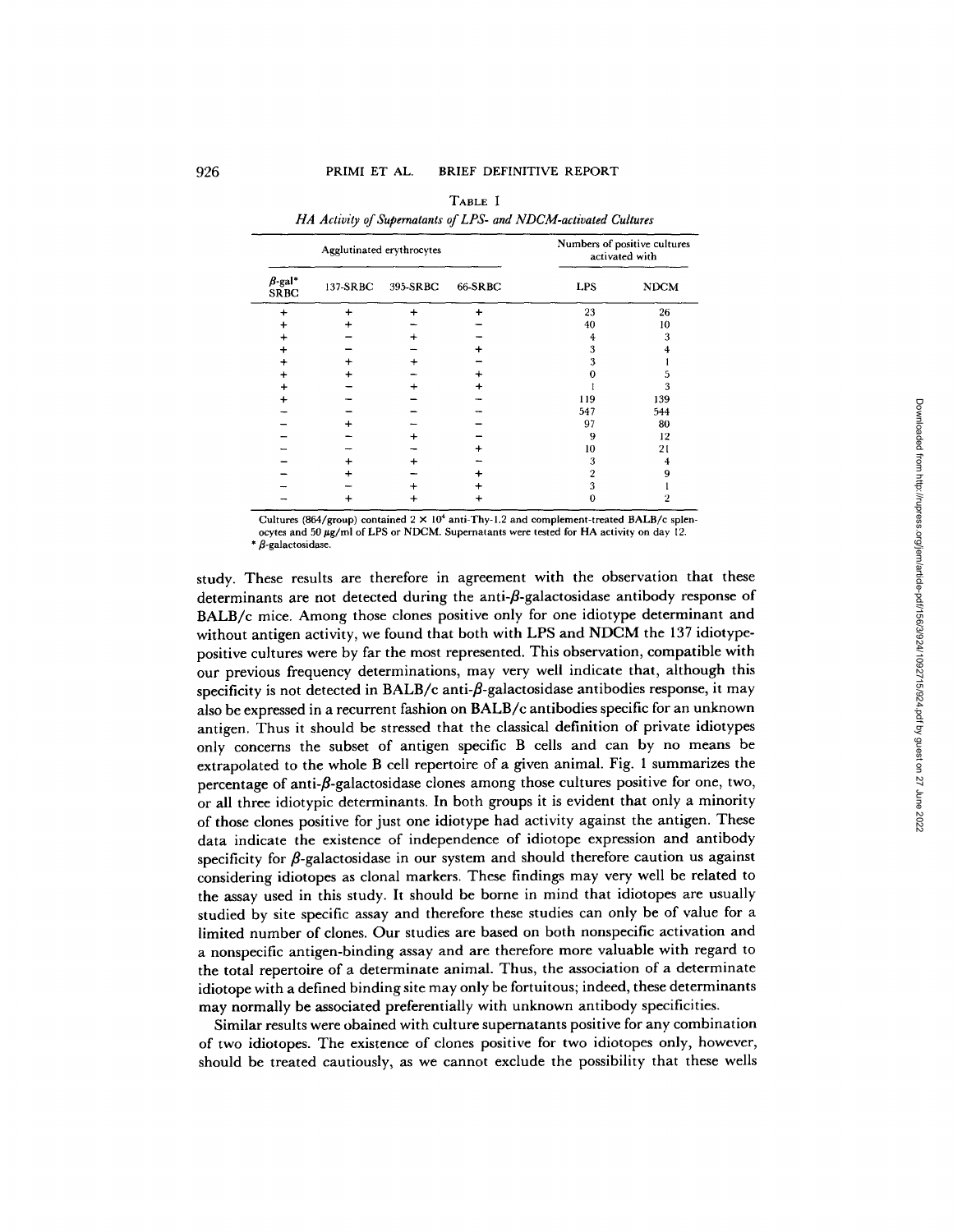

Fig. 1. Percentage of anti- $\beta$ -galactosidase clones among those cultures positive for one, two, or three idiotopic determinants.

contained two clones, each positive for one idiotope, owing to the small number of these cultures observed. Indeed the expected frequency for the presence of two clones in the same well was never significantly different at the  $\chi^2$  test than the frequency of observed cultures positive for two idiotopes.

The most striking result obtained, however, was the strong correlation between the anti- $\beta$ -galactosidase activity and the simultaneous presence of the three idiotopes observed in almost all the cultures. Because these findings cannot be statistically accounted for by the presence of three clones, each positive for a single idiotype in a single well  $(P < 0.01)$ , this observation can be interpreted in one of two ways; i.e., either these clones are all identical to the original, 174, or the spatial conformation of the three idiotopes suffices to define the antigen-binding site. Although not mutually exclusive, these two hypotheses are different, inasmuch as the first implies that all the clones positive for the three idiotopes are identical, whereas the second allows the existence of different clonotypes. At present we have no arguments to support either of these two hypotheses; however, both these models imply that the repertoire expressed after immunization by an antigen is not representative of the complete repertoire of BALB/c mice. The strict correlation between antigen specificity and simultaneous presence of three idiotypic determinants raises the question of the generality of the phenomenon, and we are currently studying, in the same system, the contribution to the antigen-binding site of a fourth idiotope recently identified on the 174 molecule, which is different from the other three. These studies might also allow us to discriminate between the two hypotheses formulated above.

The results presented here have some important implications for our understanding of certain immunological phenomena. We recently demonstrated that the idiotypic repertoires revealed by LPS and NDCM are not identical. In particular, we found that the frequency of Id-66-positive precursors was much higher in NDCM- than in LPS-activated cultures. The data presented here confirm and extend these observations. It is evident from the data in Table I that both the 66 and 13 idiotopes are more frequently associated to anti- $\beta$ -galactosidase antibody on the LPS-sensitive cells than on those responsive to NDCM. Although at the present time we do not have a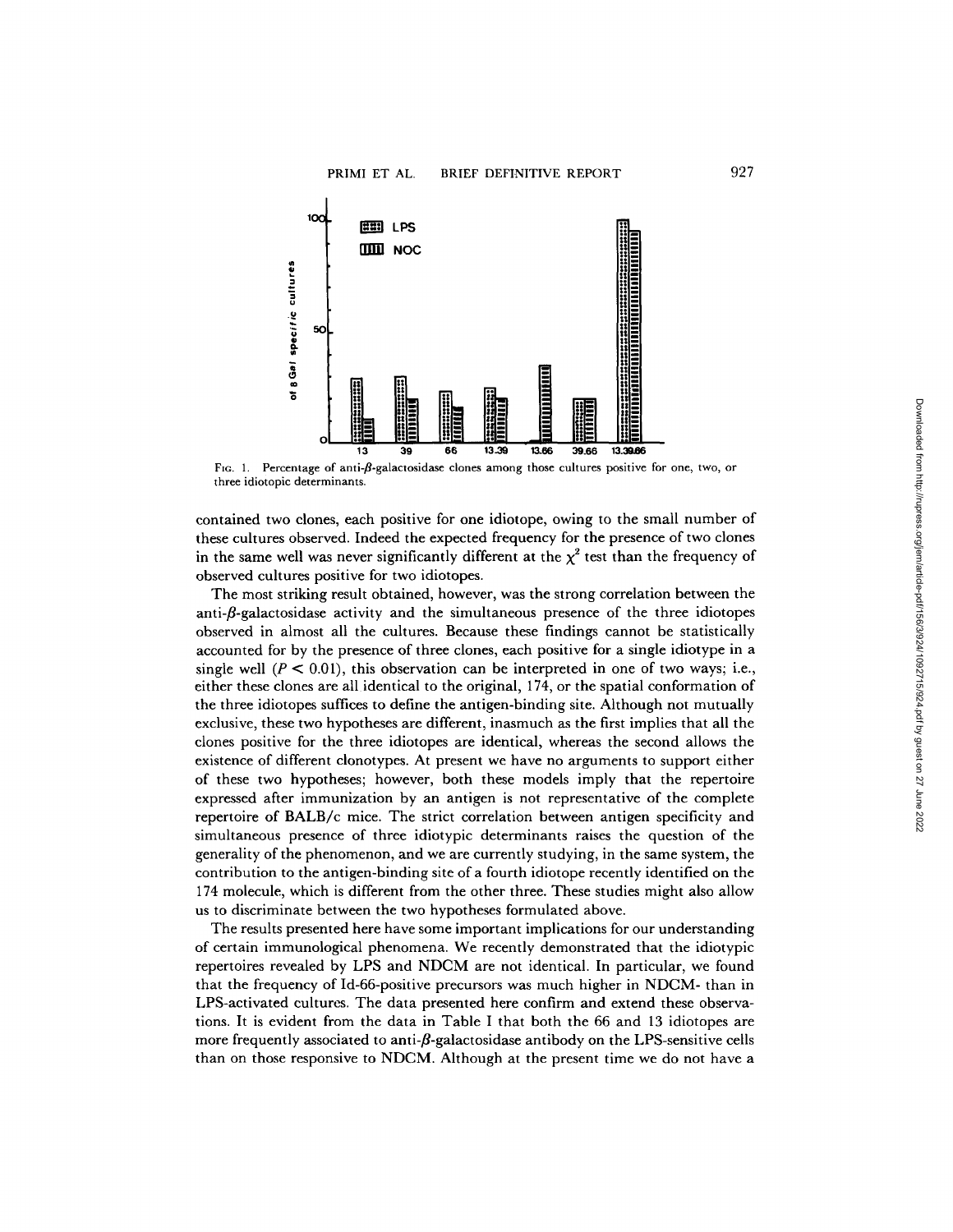clear-cut explanation for these findings, our data clearly indicate that both quantitative and qualitative differences of idiotypic repertoire can not only be found between animals of the same species but also at the level of different B cell subsets of an individual animal.

For several years the existence of idiotype-positive immunoglobulins without detectable antibody function has excited considerable speculation (reviewed in 6). The antibody response (Ab3) of animals immunized with anti-idiotypic antibodies has particularly been studied (4, 6-14). These responses are generally characterized by antibodies idiotypically similar to Abl but they may not recognize antigen. Those molecules that do not possess the antigen-binding site have generally been termed Ab3, and the current interpretation is that they recognize V region determinants on Ab2 molecules. Although our data cannot exclude this interpretation, we would like to propose that the difference between Ab1 and Ab3 antibodies may simply reside in the number of common V region determinants they share, which, as shown here, may greatly influence the antigen-binding site. Thus, as recently pointed out (15), Ab3 molecules can be classified as  $Ab3\alpha$ , idiotope-induced antibody, and  $Ab3\beta$  paratopeinduced molecules. The latter, however are not necessarily antigen specific.

Finally we would like to stress that, because our experiments were expressly designed to have less than one clone positive for each idiotope in each culture, we can formally exclude the presence of Ab3 $\alpha$  antibodies in those supernatants positive for two or three idiotopes. We believe, therefore, that our protocol could represent a useful tool for determining the way in which two immunoglobulins interact with one another.

## Summary

On the basis of previous frequency determinations we could set up large numbers of cultures, each containing less than one competent precursor B cell specific for  $\beta$ galactosidase or for each of three idiotopes previously found on a monoclonal anti-  $\beta$ -galactosidase antibody. Cultures were polyclonally activated by either lipopolysaccharide or Nocardia-delipidated cell mitogen. Each culture supernatant was individually tested for hemagglutination activity against sheep erythrocytes coupled with  $\beta$ -galactosidase or with each of the three purified monoclonal anti-idiotypic antibodies. The results showed that only a minority of those clones positive for only one or two idiotopes recognized antigen. However, all those clones simultaneously positive for the three V region determinants recognized  $\beta$ -galactosidase. The implications of these results for our understanding of the relationship between the antigen-binding site and idiotope expression are discussed.

We are grateful to Ms. Eliane Barbier for excellent assistance.

*Received for publication 8June 1982.* 

## References

- 1. Primi, D., F. Mami, C. Le Guern, and P.-A. Cazenave. 1982. Mitogen-reactive B cell subpopulations selectively express different sets of V regions. J. *Exp. Med.* 156:181.
- 2. Bernabé, R. R., A. Coutinho, A. Carlos Martinez, and P.-A. Cazenave. 1981. Immune network. Frequencies of antibody and idiotype-producing B cell clones in various steady states.J. *Exp. Med.* 154:502.